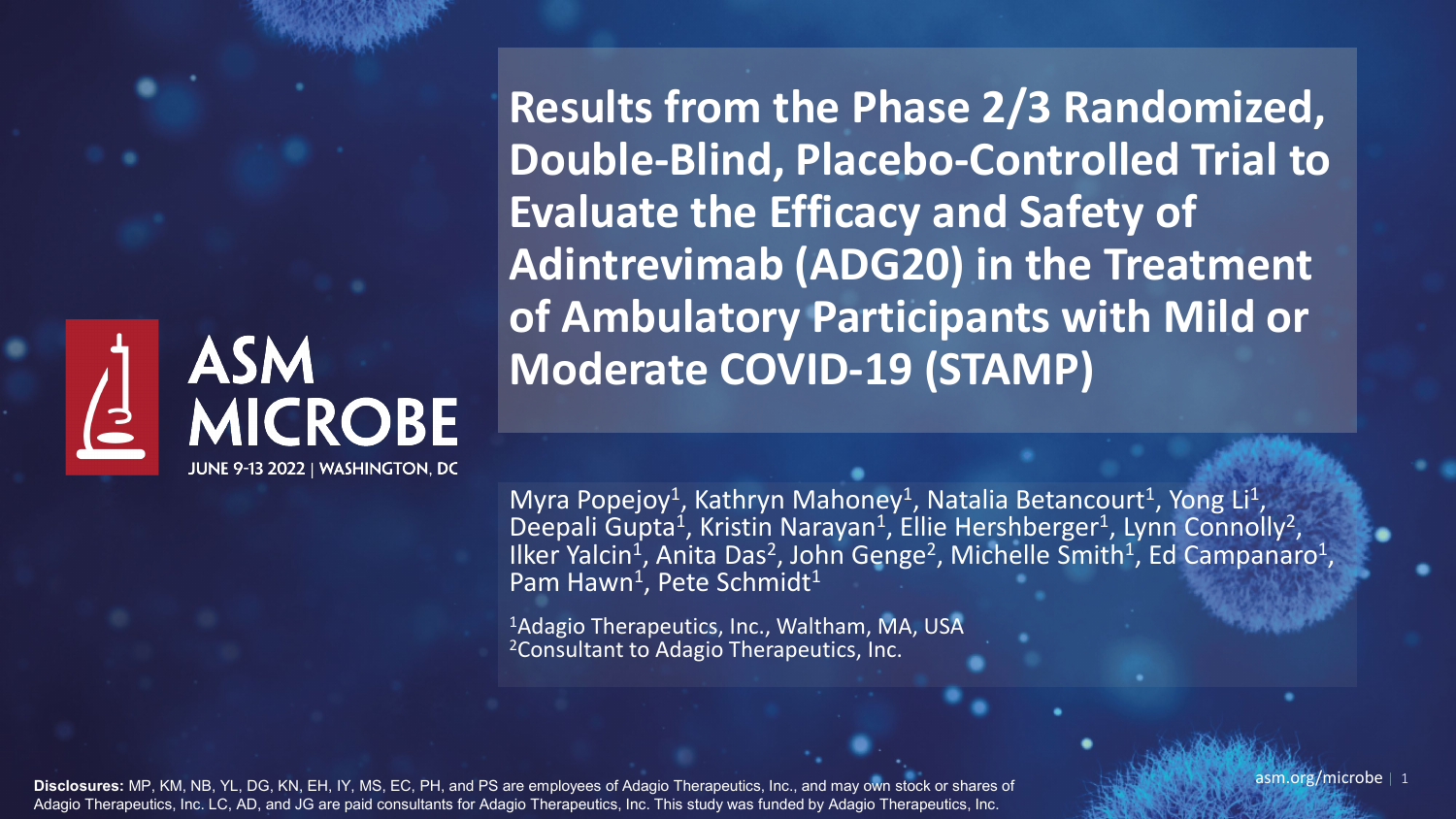# **Adintrevimab (ADG20), a monoclonal antibody designed to target the SARS-CoV-2 spike protein, is being evaluated for the treatment and prevention of COVID-19**

- Adintrevimab was derived from a survivor of the 2003 SARS-CoV epidemic and designed to possess high potency and broad neutralization against SARS-CoV, SARS-CoV-2, and preemergent SARS-like  $C_0Vs^{1-4}$
- Binds to an epitope in the RBD of the spike glycoprotein that partially overlaps the ACE2 binding site and has potential to prevent viral entry into human ACE<sub>2</sub> cells<sup> $2,5$ </sup>
- Contains an Fc modification designed to extend the half-life (median of 123 days) $2,5-6$

**The STAMP trial (NCT04805671) is evaluating the safety and efficacy of adintrevimab as a potential treatment for mild or moderate COVID-19 in ambulatory patients with a high risk of disease progression based on age or comorbidities**



Fc, fragment crystallizable; IM, intramuscular; LTFU, long-term follow-up; mAb, monoclonal antibody.\*At high risk defined as age >55 years or age ≤55 years with one or more preexisting medical condition: obesity, diabetes, chronic kidney disease, chronic lung disease, cardiac disease, sickle cell disease or thalassemia, solid organ or blood stem cell transplant recipients, other immunodeficiency due to underlying illness or immunosuppressant medication, Down Syndrome, stroke or cerebrovascular disease, substance use disorder, pregnant. <sup>†</sup>7 patients were not dosed. <sup>a</sup>Non-omicron population definition refer to footnote slide 3 1. Wec AZ, et al. Science. 2020;369:731-736. 2. Rappazzo CG, et al. Science. 2021;371:823-829. 3. Kaku C, et al. ECCMID 2021. Abstract 647. 4. Data on File ADG-DOF-006. 5. Adagio Therapeutics. Investigator's Brochure. 2021. 6. Rubino CM, et al. ECCMID 2022. Presentation P2162.

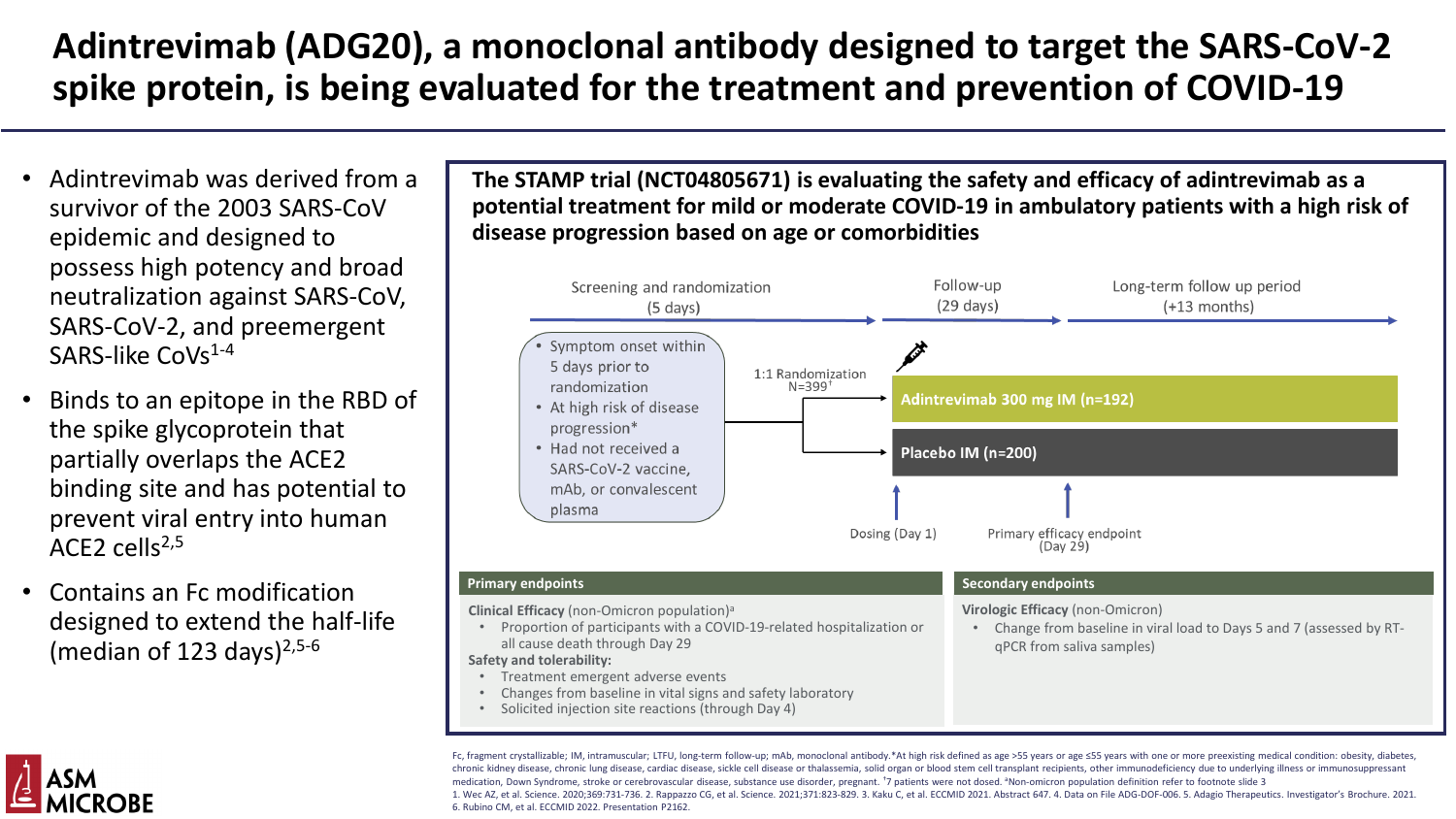# **Adintrevimab met the trial's primary objective with relative risk of hospitalization or death reduced by 66% compared to placebo among non-Omicron population**



Adjusted mean change from baseline in SARS-CoV-2 viral load (log<sub>10</sub> copies/mL) **assessed by RT-qPCR from saliva samples for non-Omicron population**



The bars represent standard error. <sup>a</sup>Baseline is defined as last non-missing measurement prior to dosing.  ${}^{\text{b}}P$ <0.05.

- Non-Omicron primary population:
	- 66% Relative Risk Reduction
	- Standardized risk difference (primary efficacy analysis) between adintrevimab and placebo groups was -8.7 (-14.71, -2.67), *P*=0.0047
- Omicron population: adintrevimab n=29, placebo n=34
	- 2 events of COVID-19 related hospitalization (both in placebo group) and no deaths through 29 days
- Adintrevimab provided greater reduction in viral load from baseline to Day 5, adjusted least square means difference of -0.81 (95% CI: -1.325, -0.301) in favor of adintrevimab (*P=*0.002)
- Statistical difference in change from baseline was maintained at Day 7



Non-Omicron Population: Whole-Genome Sequencing (WGS) was used to determine a participant's SARS-CoV-2 infecting variant (Delta, Omicron, and others) based on the NP or saliva sample collected at baseline; if baseline resu sample was used. Any participants with a missing WGS result were classified as suspected non-Omicron or Omicron variant by comparing their randomization date with the date of the first WGS-confirmed Omicron participant enr Omicron participant enrolled from the same country in the study, the date of emergence of Omicron in the country, based on publicly available epidemiology data were used